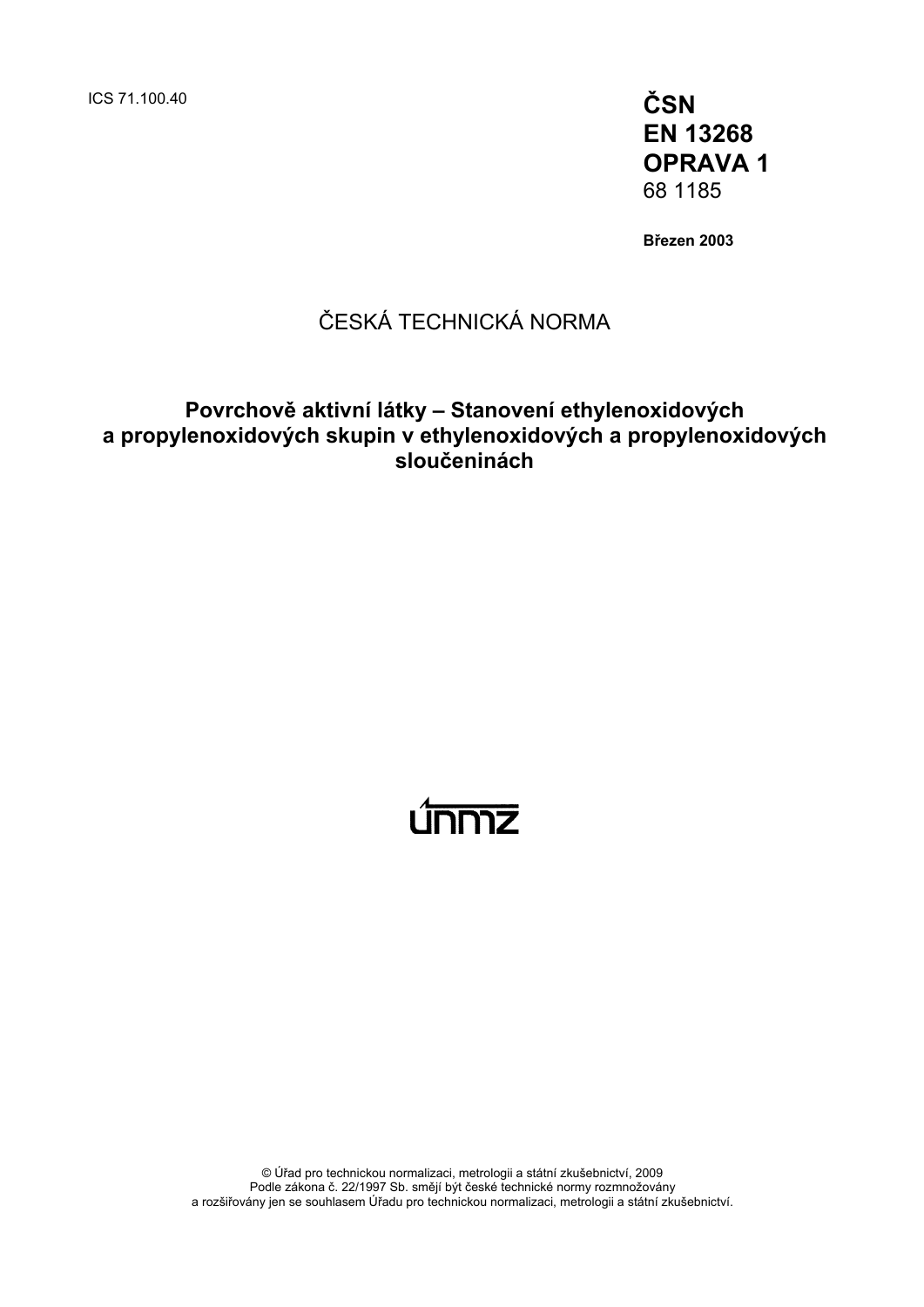# EUROPEAN STANDARD NORME EUROPÉENNE EUROPÄISCHE NORM

ICS 71.100.40

# **EN 13268:2001/AC**

July 2002 Juillet 2002 Juli 2002

English version Version Française Deutsche Fassung

# Surface active agents - Determination of ethylene oxide and propylene oxide groups in ethylene oxide and propylene oxide adducts

Agents de surface - Détermination de la teneur en oxyde d'éthylène et en oxyde de propylène dans les condensats à base d'oxyde d'éthylène et d'oxyde de propylène

Grenzflächenaktive Stoffe - Bestimmung von Ethylenoxid- und Propylenoxid-Gruppen in Ethylenoxid- und Propylenoxid-Addukten

This corrigendum becomes effective on 24 July 2002 for incorporation in the English and French language versions of the EN.

Ce corrigendum prendra effet le 24 juillet 2002 pour incorporation dans les versions linguistiques anglaise et française de l'EN.

Die Berichtigung tritt am 24.Juli 2002 zur Einarbeitung in die Englische und Französische Sprachfassung der EN in Kraft.



EUROPEAN COMMITTEE FOR STANDARDIZATION COMITÉ EUROPÉEN DE NORMALISATION EUROPÄISCHES KOMITEE FÜR NORMUNG

**Management Centre: rue de Stassart, 36 B-1050 Brussels**

© 2002 CEN All rights of exploitation in any form and by any means reserved worldwide for CEN national Members. Tous droits d'exploitation sous quelque forme et de quelque manière que ce soit réservés dans le monde entier aux membres nationaux du CEN.

Alle Rechte der Verwertung, gleich in welcher Form und in welchem Verfahren, sind weltweit den nationalen Mitgliedern von CEN vorbehalten.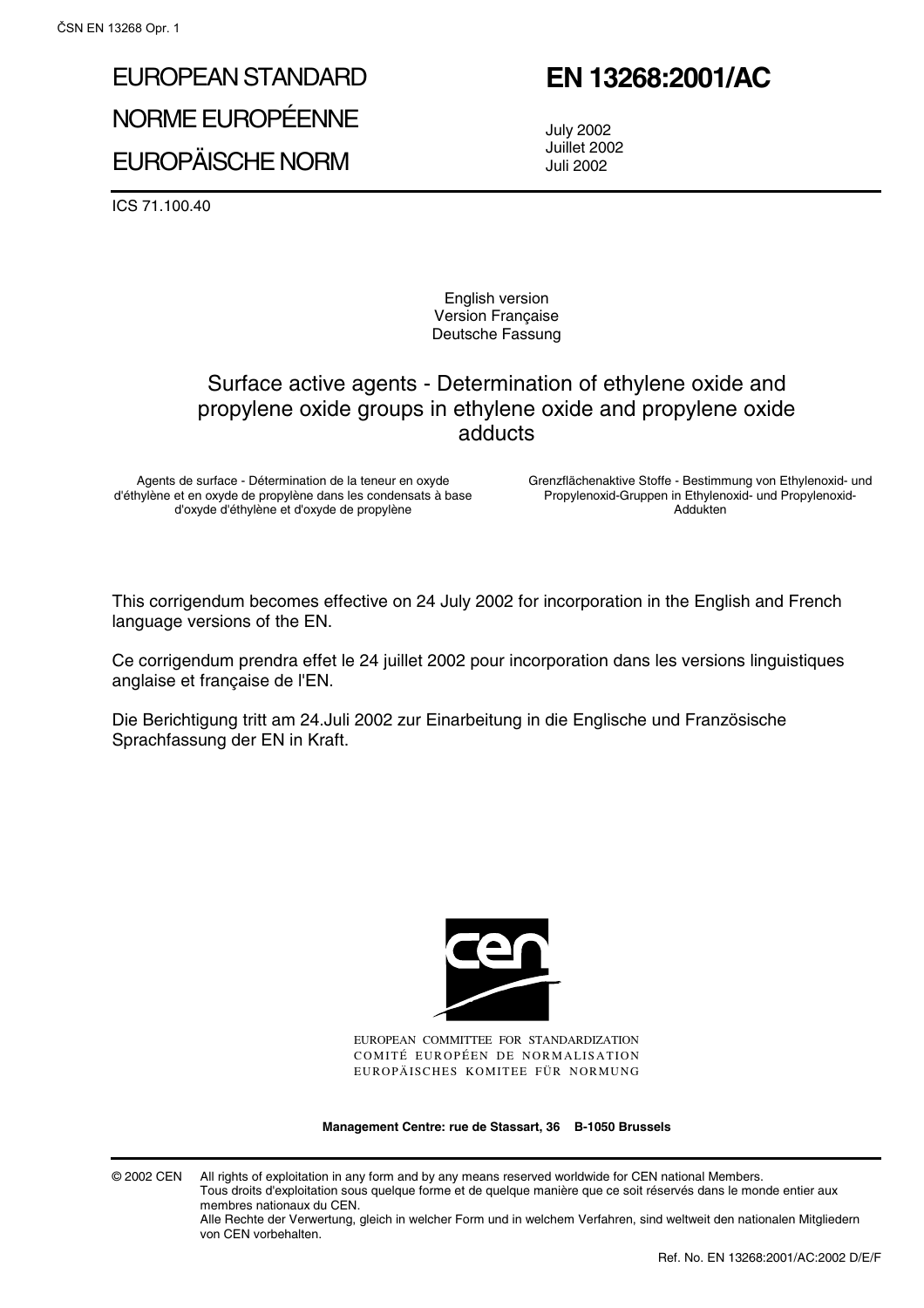## **English version**

#### **5.3 Syringes**

Replace the expression "1 μμl and 50 μμl " by "1μl and 50 μl".

#### **8 Expression of results**

In the definitions of  $M_{\text{EO}}$  and  $M_{\text{C}_3\text{H}_7\text{I}}$  delete the expression "in the test sample".

## **Version française**

La version française est déjà correcte.

#### **Deutsche Fassung**

#### **8 Angabe der Ergebnisse**

In die Definitionen von  $M_{\text{EO}}$  und  $M_{\text{C}_3\text{H}_7\text{I}}$  ist "in der Probe" zu streichen.